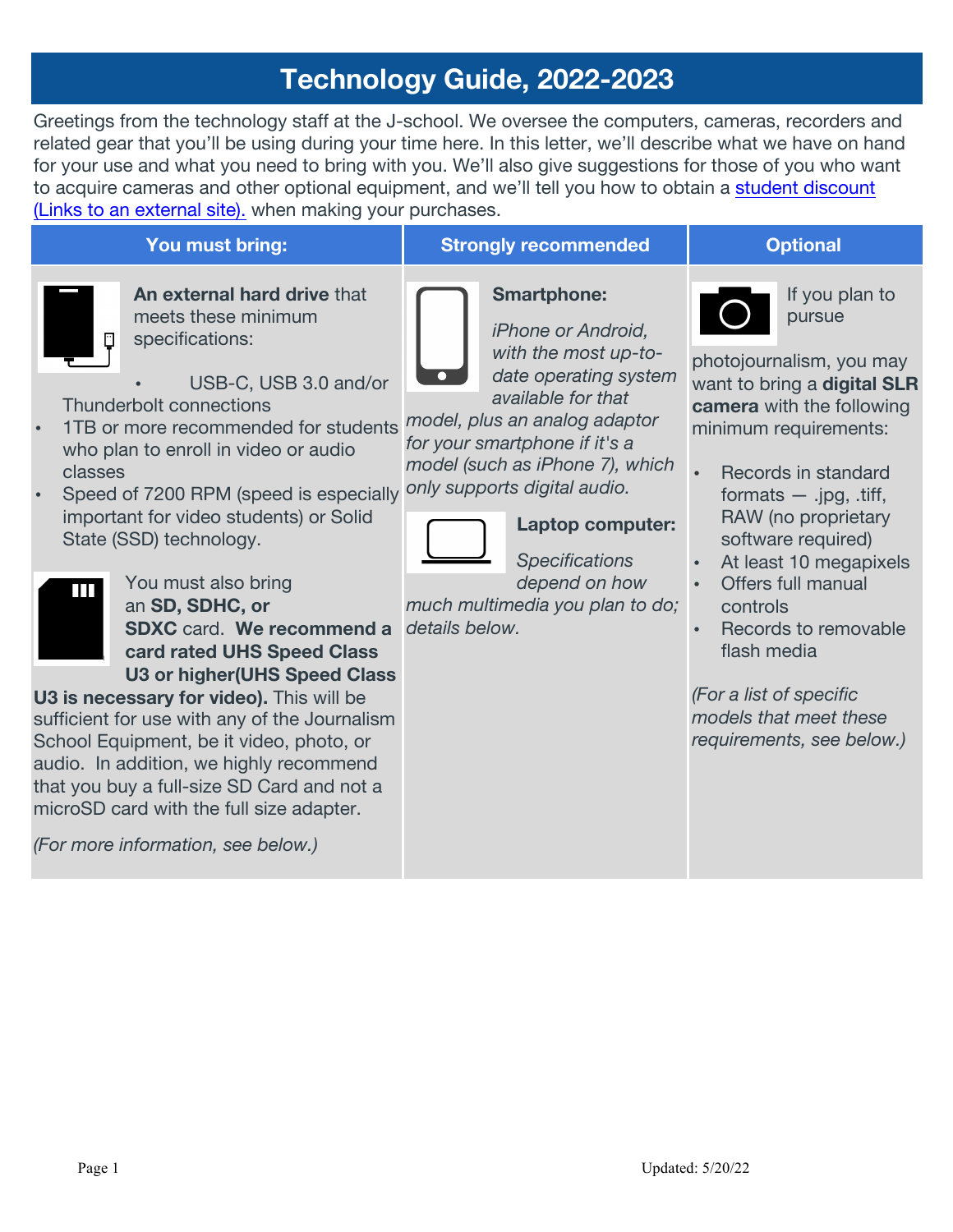# **Computers & Laptops**

The J-school is a Bring Your Own Device (BYOD) environment.

If you don't have a laptop, you may be able to check one out from our equipment room, but that said, there's no guarantee a computer will be available every time you need one so we *strongly* recommend that you bring a laptop computer if at all possible. The minimum specifications are listed below. That way, you can work anywhere: in the field, at home, in various spaces inside the school, and, in the nice weather, on the sunny steps of our building. Free wireless access is available throughout the Journalism School and the Columbia campus. If you wish to plug your laptop into one of our available monitor workstations, then you will also need the proper adapters for HDMI, Thunderbolt, USB-C or display port.

Each student will be provided a personal copy of the Adobe Creative Cloud software for use during their time at the school. A download link to your software will be emailed to you at the start of the school year for use on your laptop or desktop computer at home. You can install it on no more than two computers. When signing in (links to external site), be sure to select the "**Continue with Google**" option and use your 'UNI@columbia.edu' as the username.

If you're planning on buying a laptop, think first about what you hope to do while you're here; the medium(s) you plan to pursue should dictate the specifications of your laptop. Here are our recommendations:

# **If you're planning to purchase a laptop**



**Minimum laptop specifications for video, photo & audio students:**

If you plan to do a lot of video, photo or audio and other multimedia work, we recommend a Macbook Pro, which comes with the suite of editing software that you'll need for multimedia work.

Alternatively, look for a laptop with:

- Operating System: macOS v11 (Big Sur) or later and a computer model that is 2016 or later | Windows 10
- Processor: Intel® 6thGen or newer CPU or AMD equivalent
- RAM: 16GB Minimum | 32GB Recommended for 4K Video
- Graphics Card: 4 GB of GPU VRAM Recommended
- Ports: USB 3.0, USB-C, or Thunderbolt connections
- Hard Drive: 250GB 1TB Internal SSD
- Software: Microsoft Office 2019



**Minimum laptop specifications for print and data students:**

If your interests lie in print or mobile journalism or you're in our data concentration, and don't plan to take video-heavy classes, any laptop that meets the following minimum specifications will be fine:

- Operating System: macOS v11 (Big Sur) or later and a computer model that is 2016 | Windows 10
- Processor: Intel® 6thGen or newer CPU or AMD equivalent
- RAM: 16GB Minimum
- Ports: USB 3.0, USB-C, or Thunderbolt connections
- Hard Drive: 128GB 1TB Internal SSD
- Software: Microsoft Office 2019
- Adapters for HDMI or Display Port

If you want to purchase a Mac, the MacBook Air with the 256GB flash storage option will be sufficient.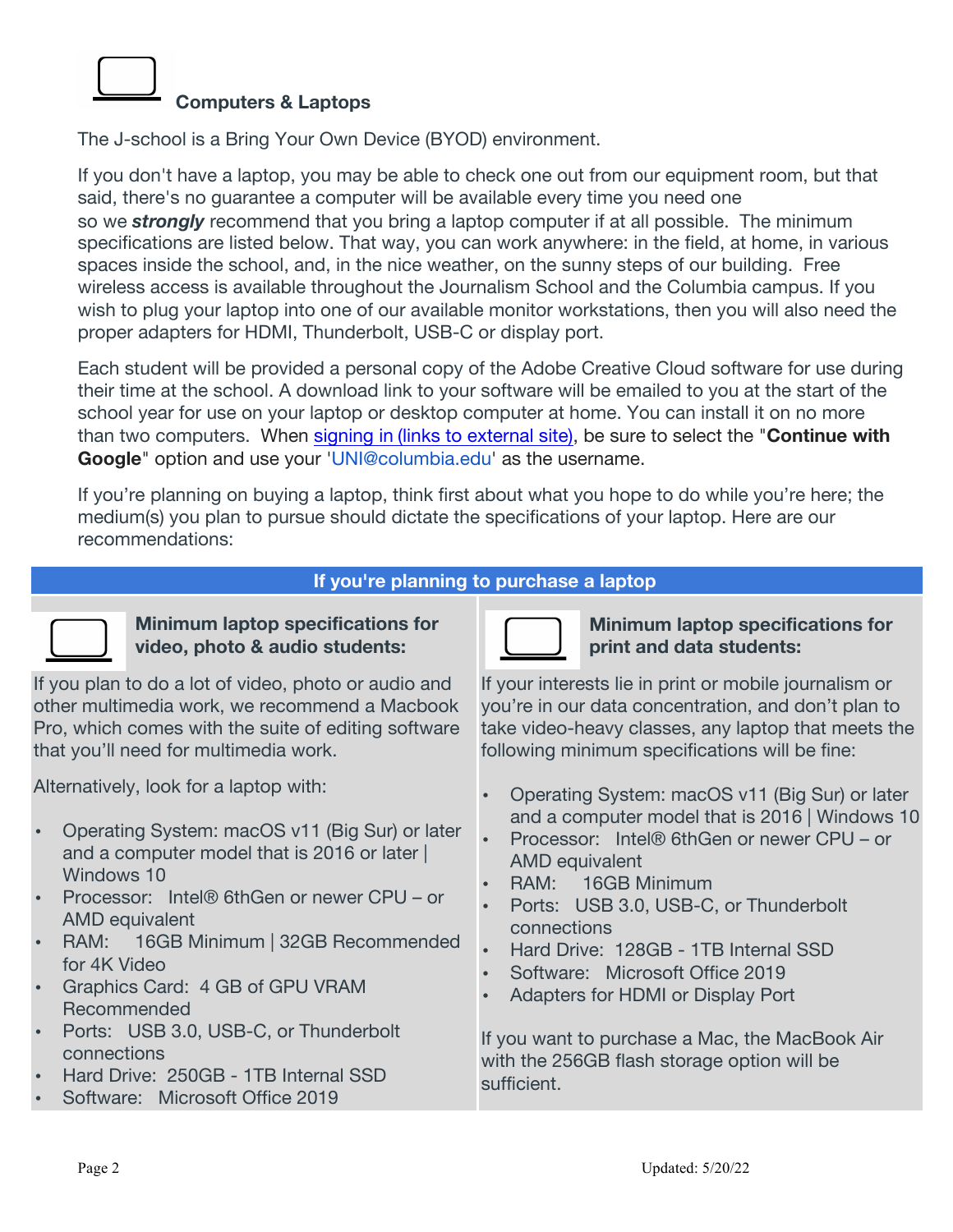*Note: Adobe Creative Cloud* (Links to an external site.) *system requirements are an excellent benchmark for a laptop you plan to use to do multimedia work at the school; if a laptop meets Adobe's specs, it will meet ours.* How to obtain a discount on laptop purchases (Links to an external site.)

How to obtain a discount on laptop purchases (Links to an external site.)



# **External Hard Drives**

Regardless of the medium you plan to pursue, you're required to have a portable external hard drive, which will enable you to back up your work and transport it from one computer to another, whether on or off campus. Every year students come to us desperately seeking help in recovering material they've lost, but unless they've

backed it up, there's rarely anything we can do. An external hard drive is required even if you're planning to use your personal laptop for most of your work here.

# **When Purchasing an external hard drive**

Your portable hard drive should meet the following minimum specifications:



- USB-C, USB 3.0 and/or Thunderbolt connections
- 1TB or more recommended for students enrolled in digital media (video, audio) classes
- Speed of 7200 RPM (the speed is *very* important for students who are taking video) or Solid State (SSD) technology

We recommend the **SanDisk Professional G-Drive**. It offers good value for the price, durability, does not require a power supply, and supports USB3, USB-C connections. The drive comes in a variety of sizes and prices. Before you make a purchase, you should consider what type of work you plan on doing. If you think you plan to do a lot of video work, you may want to purchase a larger drive. If you don't expect to do much video or other multimedia, the capacity outlined above will be fine.



# **Smartphones**

Apple's iOS devices (iPhone, iPad) and the various Android smartphones available are great reporting tools; you can use them for mobile photo, video and audio capture; email or text your instructor if you encounter a problem (or just have a question) while you're out reporting; file stories from the field, and do research while you're on the

move. They're also great for organizing your schedule and even for taking notes when nothing else is handy. While a smart phone is **not** required for J-School programs, it is very helpful. We have a small number of iPod Touches available for short-term checkout in the equipment room for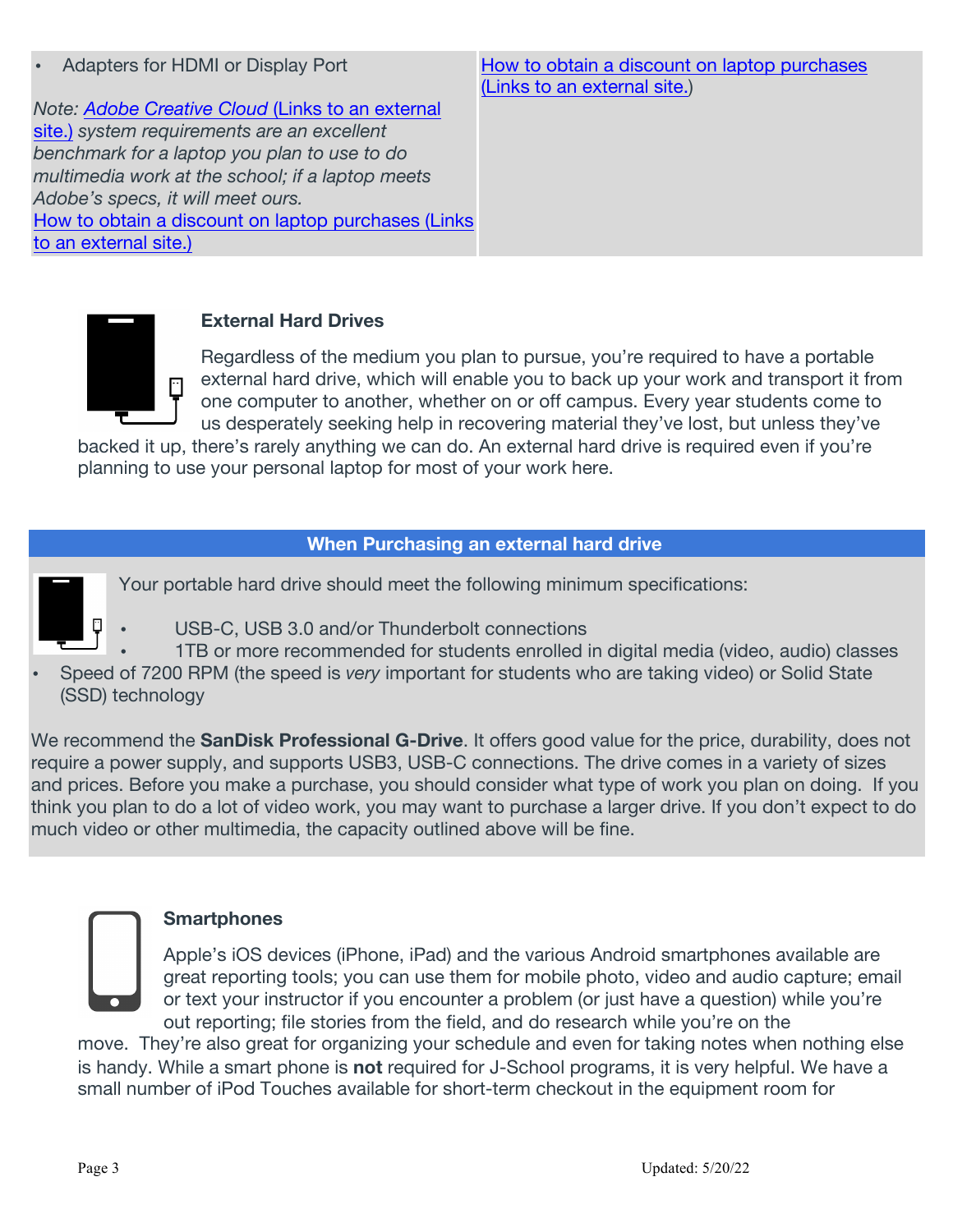students who don't have smart phones and need them for mobile-reporting assignments. Additionally, you will need an analogue adapter for your smartphone, should it only have support for digital audio output (as is the case, for instance, with the iPhone 7).

Please also note that your smartphone should be running the latest available OS for your model.



#### **Digital SLR Cameras**

Our equipment room stocks a large number of Canon Rebel T2i cameras and a more limited supply of T4i cameras available for student use for a small persemester fee. (More on equipment fees below.) However, our equipment is in heavy rotation, and

it's impossible for us to stock the quantities that would be needed to cover every contingency for every student. We prioritize equipment for students in classes that require it, and can't guarantee it will always be available for you when you want it for a project you're working on outside of class.

For that reason, some students choose to bring their own cameras. This is *not* a requirement, and if you aren't planning to seriously pursue photojournalism, there's no reason for you to bring one. But if you are planning to pursue photojournalism, there are advantages to having your own camera: You won't have to check it in or out of the equipment room; you won't be charged equipment fees for using one of ours (more on equipment fees below); and since no one else is using your personal camera, it will always be in the condition in which you last left it. One other benefit: When you graduate, you'll already own equipment with which you're comfortable.

Note: Whether you use your camera or our own, you will need to supply your own SD card and any other recording media.

Also note: We do **NOT** serve as a repair shop. You will be responsible for the maintenance and servicing of your own equipment.

#### **If you're planning to buy a camera**



If you decide you do want to purchase a camera, make sure you buy one that meets the following minimum specifications:

- Records in standard formats  $-$  .jpg, .tiff, RAW (no proprietary software required)
- At least 10 megapixels
- Offers full manual controls
- Records to removable flash media

Here are some specific cameras that meet those requirements: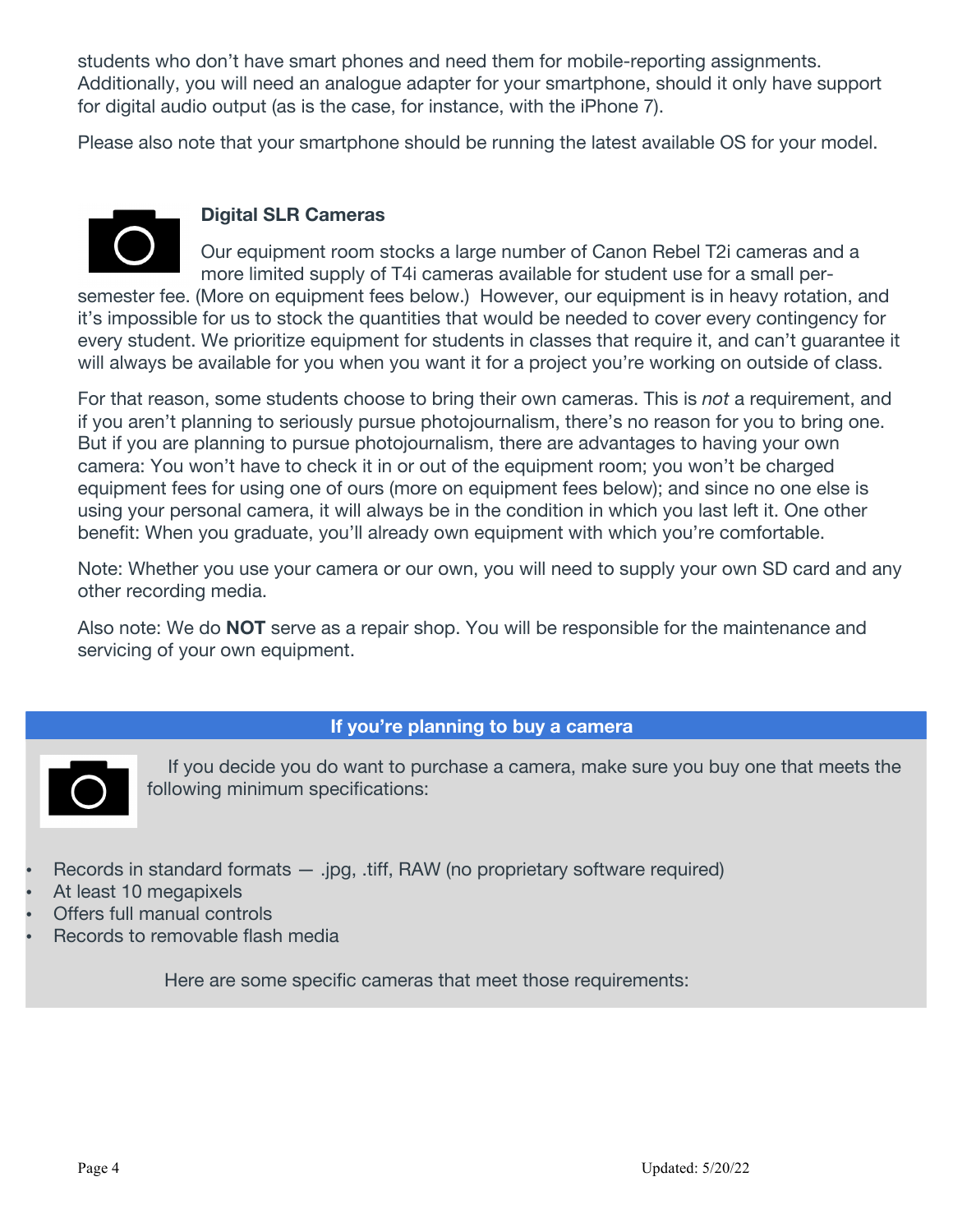| <b>Mirrorless cameras</b> | <b>Mid-Level SLR:</b> | <b>High-Level SLRs</b> |
|---------------------------|-----------------------|------------------------|
| <b>FUJIFILM X-T1</b>      | Canon 60D             | Canon 5D Mk. II, III   |
| Canon G15                 | Canon T <sub>31</sub> | Canon 6D               |
| Nikon V <sub>2</sub>      | Canon T4i             | Nikon D600             |
| Nikon Coolpix 7700        | Nikon D5200           | Nikon D800             |



#### **Audio Recorders & Accessories**

Our equipment room has a large number of professional-quality Tascam dk-100 mkiii recorders and accessories on hand for students working on audio pieces. They will be available for student checkout during the school year. There is no equipment fee

for checking out audio recorders. However, priority goes to students in classes that require them, so we don't guarantee they'll always be available to you for projects outside of class assignments. Remember, you will need to supply your own SD cards for use with our audio records. The specifications are listed at the beginning of this document.

Please note: You will need to supply your own SD cards for use with our audio recorders. The specifications are listed at the beginning of this document.

# **If you're planning to buy an audio recorder**

If you decide you want to bring your own audio recorder, make sure that it meets the following specifications:

- Records digitally, preferably to removable media (flash card)
- Can transfer audio files to the computer via USB
- Has an external mic input for plugging in a professional microphone (either XLR, 1/4" or 1/8" adaptable to XLR)
	- Records or converts to standard audio format (.wav) without third-party software.

We recommend the TASCAM DR-100 Mark III, or Zoom H4n units since they both accept XLR audio sources.

*Important: Be wary of recorders that only record in WMA or other proprietary formats that require software conversion before being imported into Adobe Audition and other NLE Audio editors.*

A good source of information on audio recorders for journalists is transom.org. (Links to an external site.)



#### **Video Cameras & Accessories**

The school provides state-of-the-art Canon XF400 and Canon EOS C200 cameras for video classes that require them, along with tripods, lighting, microphones, and other accessories. Fees apply for camera checkouts in certain courses. (More

information on equipment fees follows.) You are neither expected nor encouraged to purchase your own video cameras, but you are required to provide your own SD card.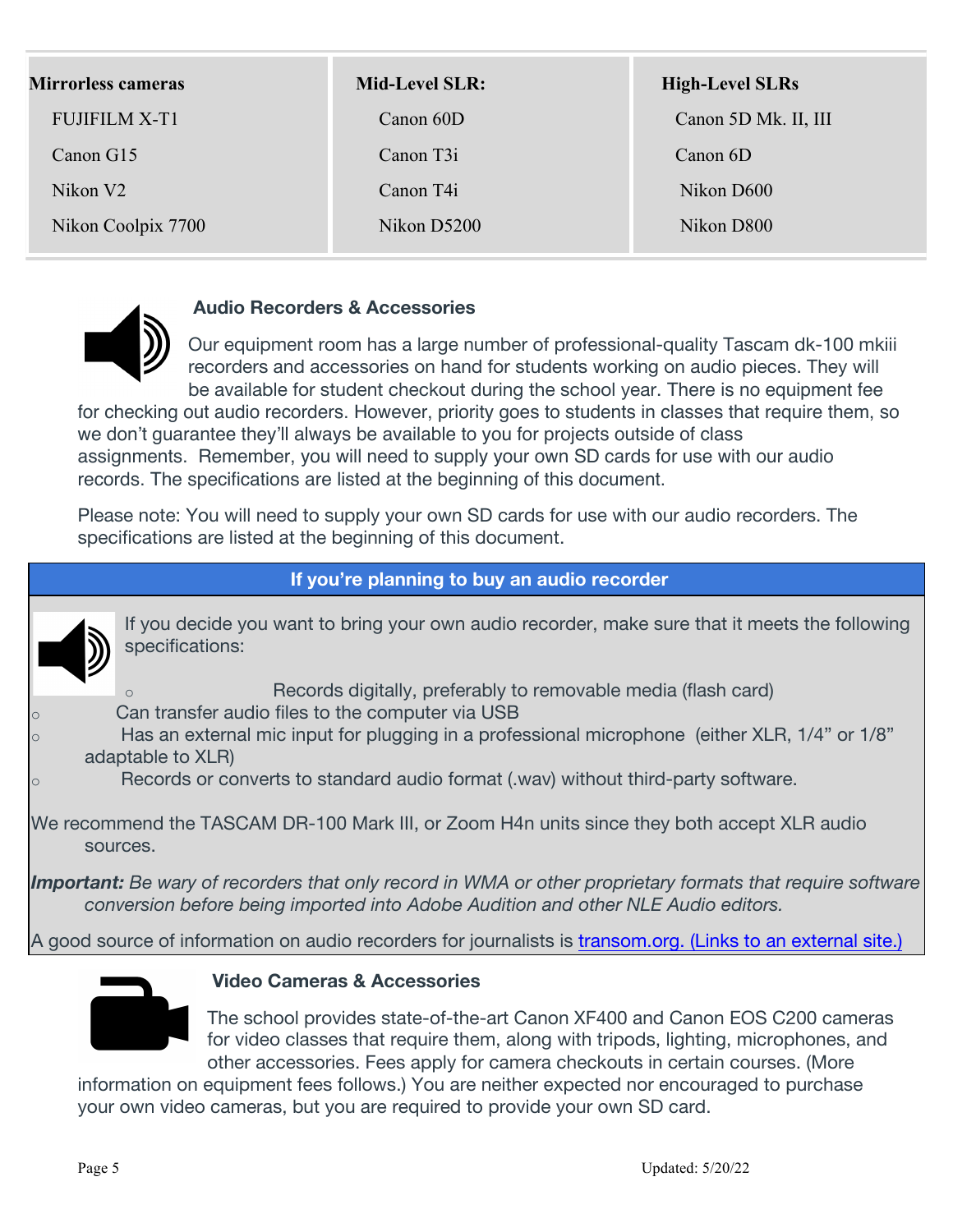#### **When purchasing an SD card**



This small, high-capacity memory card can be removed from the video camera when you turn it back in to the equipment room, so that the next person to use the camera doesn't wipe out your work. **To use the full capabilities of our video cameras, you must have a card rated UHS Speed Class U3 or higher.**

Here are two card recommendations: 32GB Card: Amazon - 32GB SanDisk SDHC Card (Links to an external site.) 64GB Card: Amazon - 64GB SanDisk SDXC Card (Links to an external site.)

We recommend that you buy a full-size SD card, and not a microSD card with the full-size adapter.

#### **Software**

All software and software licenses that you will need during your year here are available to you on our lab computers and are covered under our technology fee. You do not have to purchase special software for our program.

#### **Technology Fees**

You aren't required to buy special equipment or software for our program; rather, we make it available for you. However, our lab computers, DSLRs and video recorders are used heavily and do require constant maintenance. As a result, there are a series of fees associated with use of our technology and equipment, as described below. *The equipment fee is per-semester, not per class. So if you need the same equipment for more than one class you do not have to pay the fee twice.*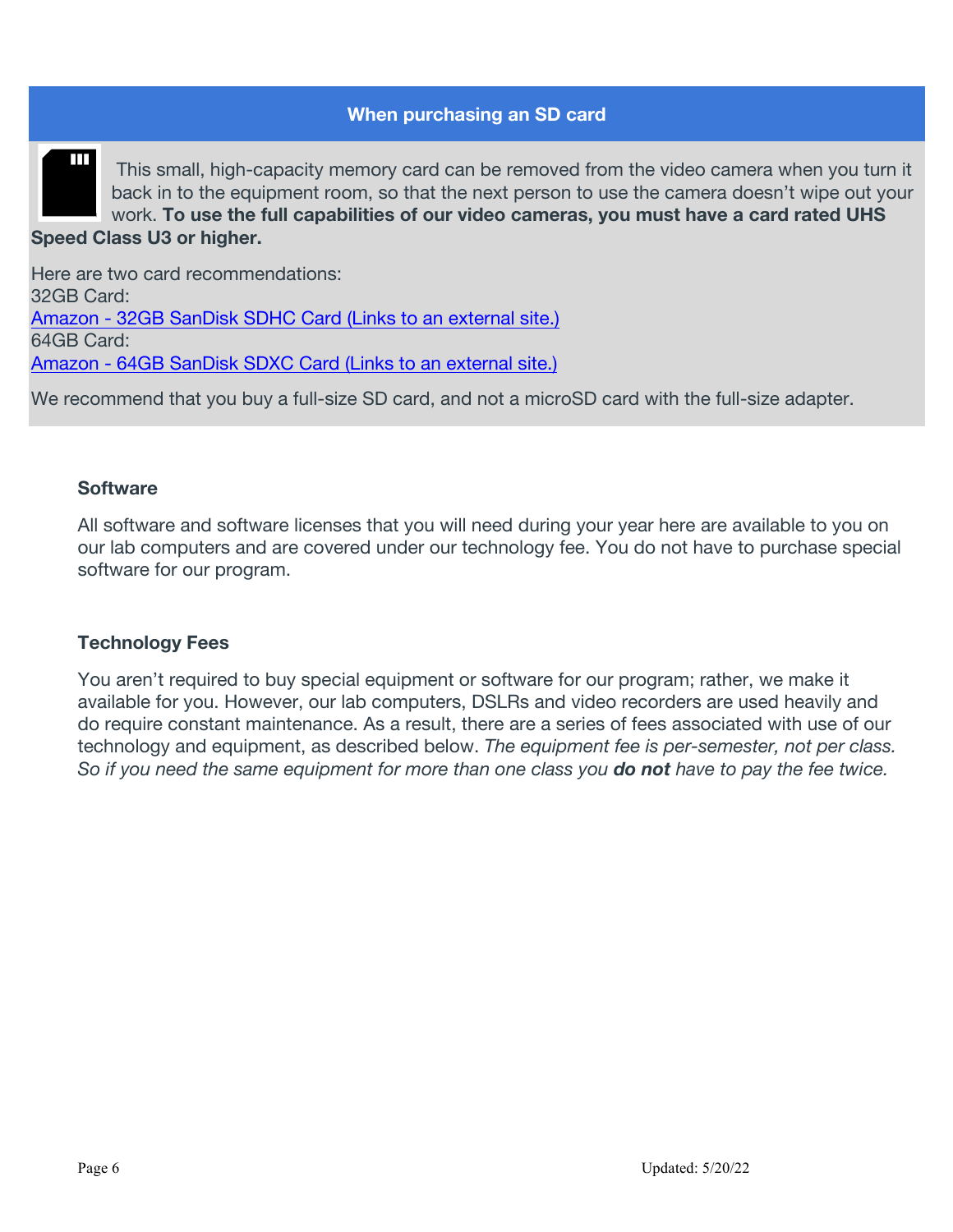# **Breakdown of Technology Fees**

| <b>Fee</b>                                                                       | <b>What does it cover?</b>                                                                                                                                                                                                                                        | Who pays?                                                                                                                                                                                                                                  | How much? |
|----------------------------------------------------------------------------------|-------------------------------------------------------------------------------------------------------------------------------------------------------------------------------------------------------------------------------------------------------------------|--------------------------------------------------------------------------------------------------------------------------------------------------------------------------------------------------------------------------------------------|-----------|
| Technology fee                                                                   | All computer-lab software licenses,<br>access to tutorials on Lynda.com (a<br>technology training site) & ongoing<br>maintenance of our hard-working lab<br>equipment, including computers and<br>printers, edit suites and general-<br>purpose computer stations | All students                                                                                                                                                                                                                               | \$1,200   |
| Video<br>camera:<br>7-week class                                                 | Ongoing preventive maintenance and<br>repairs to cameras and related<br>accessories, such as lenses, lighting<br>kits and microphones.                                                                                                                            | Students who take<br>Video 1 or 2 as their<br>Image & Sound<br><b>Module</b>                                                                                                                                                               | \$175     |
| <b>Video</b><br>camera:<br>15-week<br>class and/or master's<br>project w/ video) | Ongoing preventive maintenance and<br>repairs to cameras and related<br>accessories, such as lenses, lighting<br>kits and microphones.                                                                                                                            | Students who take a<br>15-week spring video-<br>production class;<br>have an instructor's<br>permission to do<br>video stories for a<br>non-video class,<br>and/or are doing<br>master's projects with<br>significant video<br>components. | \$275     |
| $\bigcirc$<br><b>DSLR: 7-week class</b>                                          | Ongoing maintenance and repairs to<br>cameras and camera accessories,<br>such as lenses, lighting kits and<br>tripods.                                                                                                                                            | Students who opt to<br>take Photo 1 or 2 as<br>their Image & Sound<br>Module and want to<br>use our cameras. (If<br>you use your own<br>camera, you won't<br>pay an equipment                                                              | \$50      |